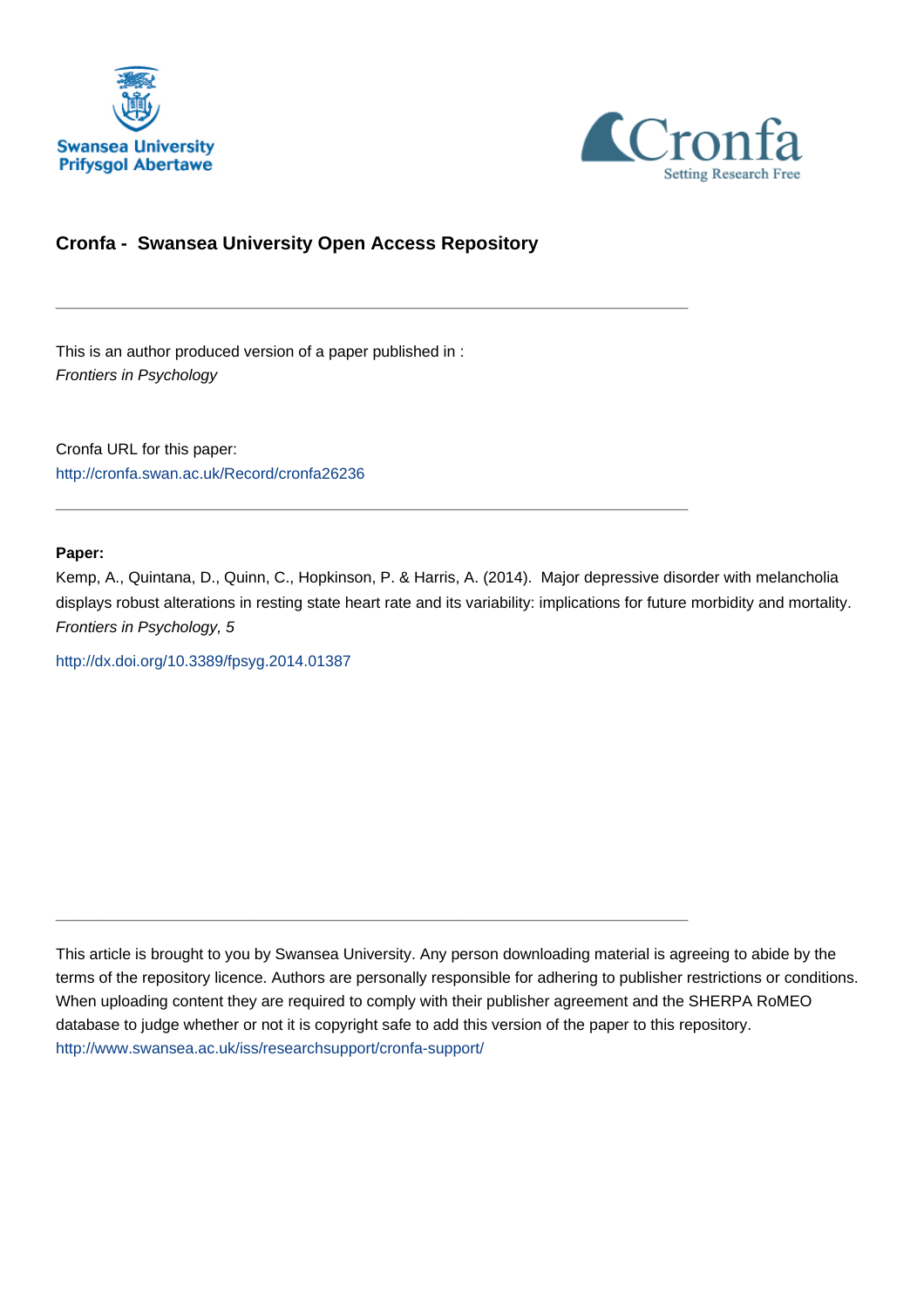

# Major depressive disorder with melancholia displays robust alterations in resting state heart rate and its variability: implications for future morbidity and mortality

## *Andrew H. Kemp1,2,3 \*, Daniel S. Quintana2,4,5 , Candice R. Quinn1, Patrick Hopkinson1 and Anthony W. F. Harris1,6*

<sup>1</sup> Discipline of Psychiatry, Sydney Medical School, University of Sydney, Sydney, NSW, Australia

<sup>2</sup> School of Psychology, Faculty of Science, University of Sydney, Sydney, NSW, Australia

<sup>3</sup> Centro de Pesquisa Clínica e Epidemiológica, Hospital Universitário – Universidade de São Paulo, São Paulo, Brazil

<sup>4</sup> NORMENT, K.G. Jebsen Centre for Psychosis Research, Institute of Clinical Medicine, University of Oslo, Oslo, Norway

<sup>5</sup> Division of Mental Health and Addiction, Oslo University Hospital, Oslo, Norway

<sup>6</sup> Brain Dynamics Centre, Westmead Millennium Institute, University of Sydney – Westmead Hospital, Sydney, NSW, Australia

#### *Edited by:*

Lihong Wang, Duke University, USA

#### *Reviewed by:*

Jamie Lars Hanson, Duke University, USA Linda Booij, Queen's University, Canada

#### *\*Correspondence:*

Andrew H. Kemp, Centro de Pesquisa Clínica e Epidemiológica, Hospital Universitário – Universidade de São Paulo, Avenida Lineu Prestes 2565, 05508-000 São Paulo, Brazil e-mail: andrewhaddonkemp@ gmail.com; andrew.kemp@sydney.edu.au; andrew.kemp@hu.usp.br

**Background:** Major depressive disorder (MDD) is associated with increased heart rate and reductions in its variability (heart rate variability, HRV) – markers of future morbidity and mortality – yet prior studies have reported contradictory effects. We hypothesized that increases in heart rate and reductions in HRV would be more robust in melancholia relative to controls, than in patients with non-melancholia.

**Methods:** A total of 72 patients with a primary diagnosis of MDD (age M: 36.26, SE: 1.34; 42 females) and 94 controls (age M: 35.69, SE: 1.16; 52 females) were included in this study. Heart rate and measures of its variability (HRV) were calculated from two 2-min electrocardiogram recordings during resting state. Propensity score matching controlled imbalance on potential confounds between patients with melancholia ( $n = 40$ ) and nonmelancholia ( $n = 32$ ) including age, gender, disorder severity, and comorbid anxiety disorders.

**Results:** MDD patients with melancholia displayed significantly increased heart rate and lower resting-state HRV (including the square root of the mean squared differences between successive N–N intervals, the absolute power of high frequency and standard deviation of the Poincaré plot perpendicular to the line of identity measures of HRV) relative to controls, findings associated with a moderate effect size (Cohens  $d's = 0.56-0.58$ ). Patients with melancholia also displayed an increased heart rate relative to those with nonmelancholia (Cohen's  $d = 0.20$ ).

**Conclusion:** MDD patients with melancholia – but not non-melancholia – display robust increases in heart rate and decreases in HRV. These findings may underpin a variety of behavioral impairments in patients with melancholia including somatic symptoms, cognitive impairment, reduced responsiveness to the environment, and over the longer-term, morbidity and mortality.

**Keywords: melancholia, non-melancholia, electrocardiogram, ECG, heart rate, heart rate variability, HRV, resting state**

#### **INTRODUCTION**

Unfortunately, most researchers in psychiatry and psychology express little interest in the mapping of autonomic regulation as a "vulnerability" dimension for various disorders and behavioral problems, although visceral features are often symptoms of the disorders they are treating. –Porges (2011)

Major depressive disorder (MDD) is associated with reduced resting-state heart rate variability (HRV; Kemp et al., 2010, 2012; Brunoni et al., 2013; see Kemp and Quintana, 2013 for review), and these reductions are inversely associated with disorder severity (Kemp et al., 2010). Heart rate and its variability (HRV) are determined by a variety of physiological factors, although the most prominent of these is the autonomic system. A high level of parasympathetic (vagal) function is both desirable and beneficial as it reflects the capacity for an individual to respond, adapt and regulate responses when required. One can only imagine the consequences of buildings in Tokyo not being sufficiently flexible to withstand an earthquake. The ability to adapt quickly to change in the environment requires flexibility. Researchers (Kashdan and Rottenberg, 2010) have argued that a fundamental component of health is psychological flexibility and have suggested that HRV may provide the psychophysiological foundation for such flexibility (Friedman and Thayer, 1998; Kashdan and Rottenberg, 2010). By contrast, chronic reductions in HRV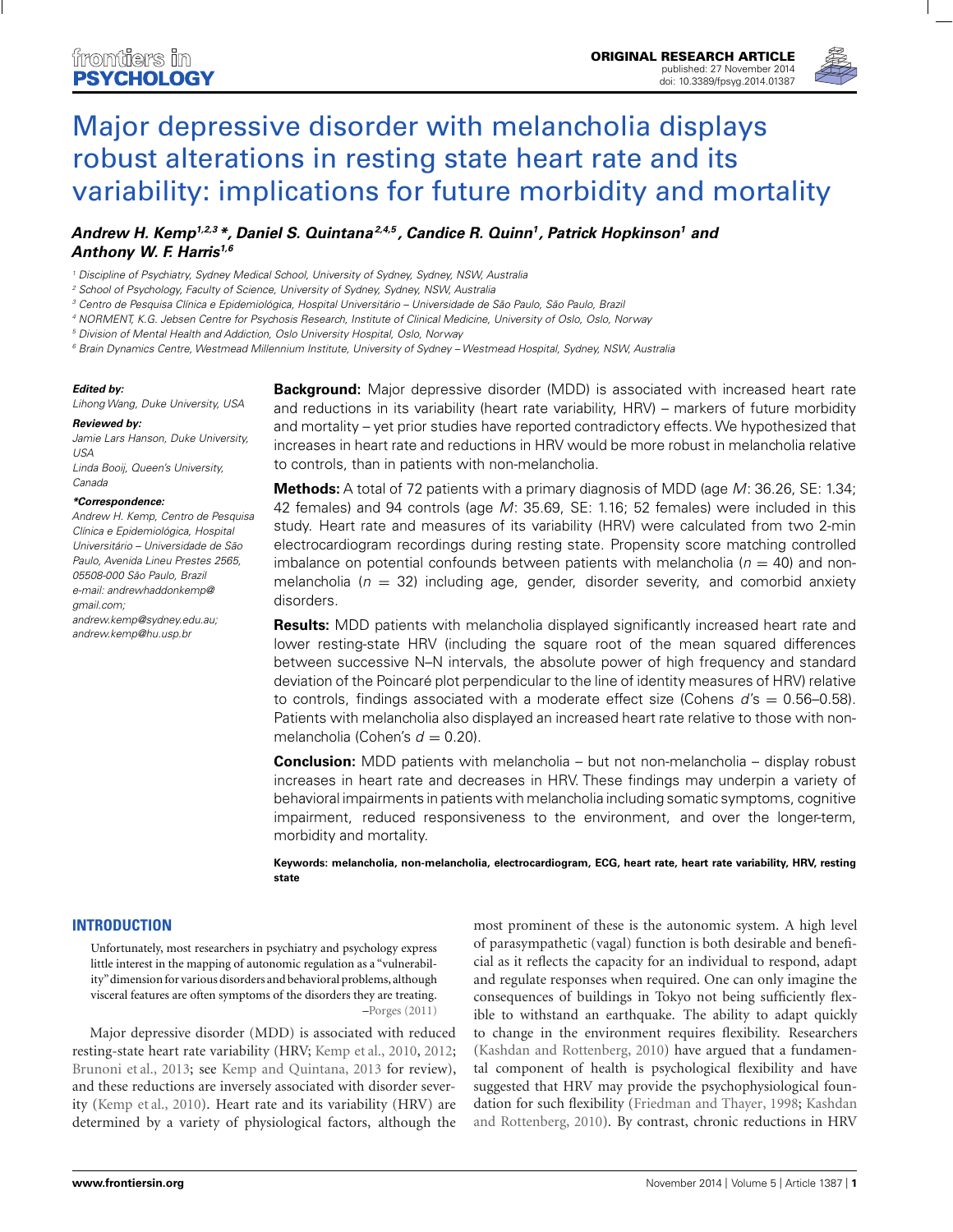are associated with psychophysiological rigidity, dysregulation of a variety of allostatic systems, and increased risk for morbidity and mortality (see Kemp and Quintana, 2013 for review). The goal of the present paper is to determine whether specific subtypes of depression display more robust alterations in heart rate and commonly reported measures of HRV relative to controls.

In the resting state, the heart is under tonic inhibitory control by the vagus, yet measures of HRV are a more specific marker of vagal function than heart rate (Saul, 1990; Reyes Del Paso et al., 2013). That said, different measures of HRV provide information on different physiological control mechanisms (Reyes Del Paso et al., 2013). For instance, high frequency oscillations (0.15– 0.4 Hz) relate to respiratory influences, while LF oscillations (0.04–0.15 Hz) reflect mechanisms relating to blood pressure control such as the baroreflex (Reyes Del Paso et al., 2013; see also Krygier et al., 2013).

Reduced HRV was first reported in depressed patients more than two-decades ago (Carney et al., 1988), and more recently, has been shown to predict adverse cardiovascular events over a follow-up period of 3–15 years (Hillebrand et al., 2013), highlighting the importance of continued research in this area. However, not all studies (Licht et al., 2008) – including our own (Kemp et al., 2014) – have reported reduced HRV in depressed patients highlighting the complexity of this issue. Recent debate has focused on whether the mood and anxiety disorders, or their treatments are associated with reductions in vagal function (Licht et al., 2011; Brunoni et al., 2012). Increases in heart rate are usually associated with decreases in HRV, and antidepressant medications clearly adversely affect heart rate and HRV (Licht et al., 2010; Kemp et al., 2014), yet uncertainty remains over whether unmedicated depressed patients display alterations in these psychophysiological markers (Kemp, 2011, 2012; Kemp et al., 2011, 2014; Licht et al., 2011; Brunoni et al., 2012).

One potential explanation for the contradictory findings is that distinct subtypes (e.g., melancholia; Gold and Chrousos, 2002; Malhi et al., 2005) may display more robust alterations in heart rate and HRV, yet studies are yet to determine whether this is the case. Melancholia is characterized by an over-active stress response, a loss of responsiveness to the environment, somatic symptoms (e.g., insomnia, loss of appetite), and worse depression in the morning (Gold and Chrousos, 2002). In addition, patients with melancholia display greater cognitive impairment relative to those without such features (Quinn et al., 2012a). There are several reasons to expect that HRV will be reduced in depression generally, and that these effects will be greatest in those patients with melancholic depression. These include the presence of somatic symptoms, cognitive impairment, increased disorder severity, and reduced responsiveness to the environment; all symptoms that have been previously associated with HRV reductions.

Firstly, somatic depressive symptoms appear to be strongly associated with reduced HRV, at least in patients with stable coronary heart disease (de Jonge et al., 2007). Secondly, there is a body of evidence linking cognitive function and executive function in particular to HRV (see Thayer et al., 2009 for review; Kemp et al., unpublished findings). Participants with high HRV have been shown to perform better on executive function tasks relative to those with low HRV. These effects have been observed in a variety of populations including young men (Hansen et al., 2004) and older women (Kim et al., 2006), while performance on cognitive tasks has been shown to improve with aerobic exercise (Hansen et al., 2004; Albinet et al., 2010). Thirdly, melancholic depression is generally a more severe form of depression – although differences between melancholia and non-melancholia are more than simple variation on severity (Quinn et al., 2012b) – and reductions in HRV are correlated with increasing depression severity (Kemp et al., 2010). Fourthly, the capacity to adequately respond to change in the environment requires flexibility – melancholic patients are less responsive – and HRV may provide the psychophysiological foundation for such flexibility (Thayer and Lane, 2000; Kashdan and Rottenberg, 2010). Finally, it is notable that stimulation of the left vagus nerve is a promising, alternative treatment for treatment resistant depression (Mayberg et al., 2006), further highlighting a role for impaired vagal function in MDD.

We have reported reductions in MDD patients across time-, frequency- and non-linear domain measures of HRV (Kemp et al., 2012; see also Brunoni et al., 2013), findings associated with a small-to-moderate effect size, replicating findings we reported in an earlier meta-analysis (Kemp et al., 2010). One of our previous studies (Kemp et al., 2012) further highlighted that reductions in HRV were greatest in MDD patients with comorbid generalized anxiety disorder, findings associated with a large effect size. Confirming these findings, we recently reported, in an independent Brazilian sample, that only those with generalized anxiety disorder display robust, though small, increases in heart rate and decreases in HRV after controlling for confounding variables using propensity scores (Kemp et al., 2014), a novel approach that allows for more appropriate control of confounders, and a technique we employ in the present study. Here we explore the impact of two major subtypes of depression – melancholia and nonmelancholia – relative to controls, hypothesizing that patients with melancholic depression rather than non-melancholic depression will display robust decreases in HRV, relative to healthy controls, after controlling for major confounding variables including disorder severity (Kemp et al., 2010) and comorbid anxiety (Kemp et al., 2012; Alvares et al., 2013; Chalmers et al., 2014). Here we report on a variety of HRV measures to examine the which findings are robust across different measures. On the basis of parallel lines of evidence highlighting a major role for high heart rate in future morbidity and mortality (Fox et al., 2007; Lemogne et al., 2011; Åberg et al., 2014), we also examined the impact of depression on heart rate, expecting robust increases in heart rate in melancholia.

## **MATERIALS AND METHODS PARTICIPANTS**

A total of 72 patients with a primary diagnosis of MDD and 94 age- and sex-matched controls were included in this study. Participants in this study were recruited from the community as part of case-control study conducted in 2006 and 2007 (Kemp et al., 2012). Exclusion criteria included a history of brain injury (causing loss of consciousness for 10 min or more), neurological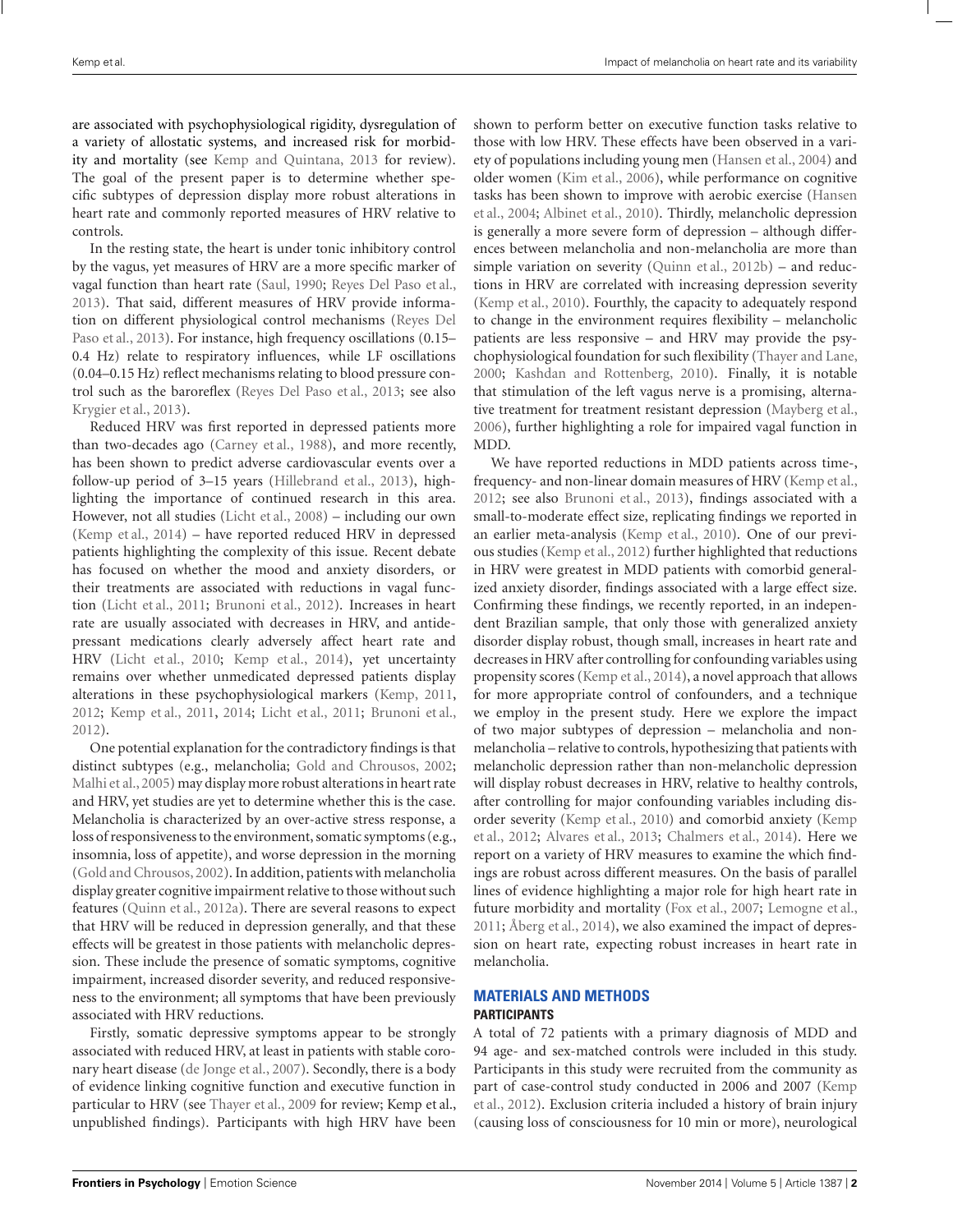disorder, other serious medical condition, or substance abuse or dependence for >1 year. All participants were medication free for at least five half-lives. Our study was approved by the University of Sydney, Sydney West Area Health Service, University of Adelaide and Flinders University human research ethics committees, and written informed consent was obtained from participants in accordance with National Health and Medical Research Council guidelines.

#### **PROCEDURES**

Depressed participants were diagnosed withMDD and categorized with or without melancholic symptoms by trained and supervised research officers using the Mini International Neuropsychological Interview (MINI; Sheehan et al., 1998), a structured psychiatric interview based on the Diagnostic and Statistical Manual of Mental Disorders, Fourth Edition (DSM-IV) criteria. Control participants were excluded if they self-reported a history or presence of psychiatric illness; they were also screened using the MINI. Depression severity was assessed using the 17-item structured interview guide for the Hamilton Depression Rating Scale (SIGH-D; Hamilton, 1960; Williams, 1988) and psychomotor disturbance was measured by the CORE assessment of psychomotor change (CORE; Hickie, 1996). The self-report, Depression, Anxiety and Stress Scale (DASS; Lovibond and Lovibond, 1995) was completed by participants at the completion of the clinical interview. The DASS depression subscale is compatible with DSM-IV criteria of mood disorders, the Anxiety scale, with symptom criteria of panic disorder and PTSD, and the Stress scale, with a diagnosis of generalized anxiety disorder.

Participants were seated in a sound and light controlled room at 24◦C and two 2-min electrocardiogram (ECG) recordings were collected during resting state. The ECG recording disc was positioned on the inside of the left wrist, positioned at the radial pulse, relative to a common ground and referenced to two sites: Erbs point (located two thirds distant from midline on the clavicle) and C7 (the seventh Cervical vertebra; most pronounced transverse process). Both reference sites are positioned directly above bone and serve as relatively muscle-free references. Recordings were made under these conditions as part of a standardized, psychophysiological recording protocol (Gordon et al., 2005).

Data was sampled at 500 Hz, with 22-bit resolution digitization using a Compumedics Neuroscan Nuamps amplifier and SCAN software, version 4.3. ECG was analyzed using custom-developed software to perform semi-automated pre-processing to remove noise from the ECG, allowing for the identification of the R-peaks based on established methods (Pan and Tompkins, 1985). The cleaned, N-N time-series for each participant was then imported into Kubios (version 2.0, 2008, Biosignal Analysis and Medical Imaging Group, University of Kupio, Finland, MATLAB) from which measures of heart rate and HRV were calculated based on established guidelines (Electrophysiology TFotESoCtNASoP, 1996).

#### **HEART RATE MEASURES**

Heart rate and its variability during the resting-state are under tonic inhibitory control by the parasympathetic (vagal) nervous system (Thayer et al., 2009). It is in this regard that we refer to resting-state heart rate and HRV as surrogate measures of vagally mediated cardiac activity, although HRV measures are more pure (Saul, 1990), yet complex (Picard et al., 2009), indicators of vagal activity. HRV measures comprised time-domain estimates, including the standard deviation of N–N intervals (SDNN) and the square root of the mean squared differences between successive N–N intervals (RMSSD). SDNN is a commonly reported timedomain measure reflecting all the cyclic components responsible for variability in a recording (Electrophysiology TFotESoCtNA-SoP, 1996). RMSSD is a stable, time-domain index less affected by changes in breathing frequency (Penttilä et al., 2001). We also examined frequency-based estimates using the FFT method including the absolute power of high frequency (HF, 0.15–0.4 Hz) and low frequency (LF, 0.04–0.15 Hz). HF relates to respiratory influences, while LF provides information about baroreflex function (Goldstein et al., 2011). The standard deviation of the Poincaré plot perpendicular to the line of identity (PCSD1), a non-linear measure of HRV, was also calculated. We have previously reported that non-linear domain measures of HRV may be more sensitive to group differences (Kemp et al., 2010). Heart rate displays complex non-linear dynamic behavior, rather than regular, periodic oscillation (Billman, 2011), and the PCSD1 is a commonly reported, non-linear measure of short-term variability mainly caused by respiratory sinus arrhythmia (Tarvainen and Niskanen, 2008). All HRV measures were log transformed to normality.

#### **DATA PROCESSING AND STATISTICAL ANALYSIS**

All statistical analyses were performed using IBM SPSS Statistics, Version 21 with SPSS R Essentials plug-in and R statistics version 2.14.2. To avoid bias resulting from imbalance on disorder severity and comorbid anxiety – major confounding variables when seeking to compare patients with melancholia and non-melancholia – we conducted propensity score matching (PSM) using a custom designed plugin for IBM SPSS Statistics (Thoemmes, 2012). PSM involves producing a score (on the basis of entered covariates) for each participant that relates to the probability that the subject belongs to the melancholic versus non-melancholic grouping, and then matching patients in each grouping on this propensity score. If two participants have the same propensity score, then they are equally likely to have come from the same distribution (i.e., patient grouping). Therefore, selecting patients with nonmelancholia that have the same propensity scores to those with melancholia, we avoid any bias resulting from an imbalance on covariates. The PSM procedure uses logistic regression to produce the propensity score, in which patient grouping is used as the outcome variable and selected covariates, as predictors. Covariates entered into PSM analysis included age, gender, depression, anxiety and stress DASS scores, SIGH-D, and MINI anxiety disorder status (yes, no). Cases with the closest score were then matched using a simple 1:1 nearest neighbor matching routine based on a 'greedy' matching algorithm. Balance statistics and associated graphs were inspected to confirm adequacy of the match.

As PSM requires a complete dataset without missing data, we first ran multiple imputation (MI) analysis (Schafer, 1999) in IBM SPSS Statistics to replace missing values using the automatic method. While a common approach to dealing with missing data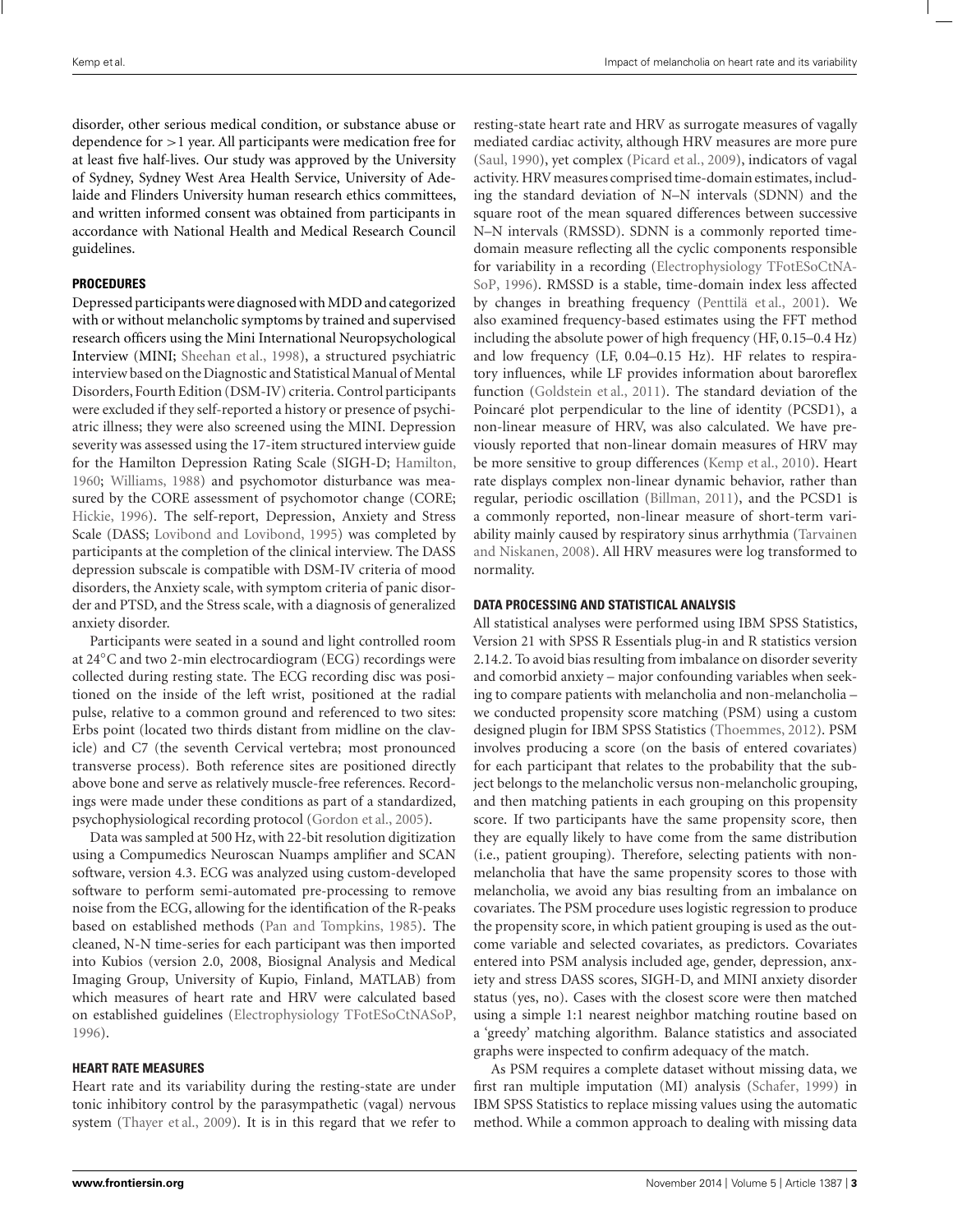is deleting observations with missing values, and analyzing only those participants with a complete dataset, this listwise deletion approach is problematic for at least two reasons (Barzi and Woodward, 2004; van Ginkel and Kroonenberg, 2014). Firstly, it wastes data and reduces the power of analysis to determine an effect. Secondly, it may also produce biased estimates when loss of participants is systematic and not random. By contrast, MI yields estimates with good statistical properties. It uses all available data, makes less stringent assumptions about 'missingness' and pools plausible complete versions of an incomplete dataset into one analysis taking into account additional uncertainty due to missing data.

Data was missing for the following variables: depression (melancholia: 27.5%; non-melancholia: 37.5%), anxiety (melancholia: 22.5%; non-melancholia: 37.5%), and stress (melancholia: 22.5%; non-melancholia: 37.5%) from the DASS measure, MINI anxiety disorder status (yes, no; melancholia: no missing data; non-melancholia: 6.3%), and CORE total (melancholia: no missing data; non-melancholia: 3.1%) as predictors. MI procedures are appropriate for data in which up to 60% of values are missing (Barzi and Woodward, 2004). As recommended by others (Marshall et al., 2009), the imputation model used for missing data contained all variables to be subsequently analyzed including outcome variables (melancholic status in PSM, and heart rate and its variability in final analysis), variables to predict the missing data, and those variables to be imputed. Variables entered into MI analysis included: participant grouping, heart rate and HRV, depression, anxiety and stress from the DASS questionnaire, age, gender, SIGH-D, MINI anxiety disorder status and CORE total score.

Multiple imputation analysis produced 20 datasets relating to 72 MDD patients and PSM analysis was run on each of these datasets to obtain patients matched on propensity scores. The data for controls were then merged into each of the 20 datasets after which analyses were conducted on each dataset to examine group differences (MEL vs. NMEL vs. CTRL) on heart rate and HRV. As recommended previously (Hill, 2004), analysis of variance (ANOVA) analysis was carried out as a regression analysis using effect coding (Edwards, 1985; van Ginkel and Kroonenberg, 2014) so that results could then be combined according to Rubin's rules (van Ginkel and Kroonenberg, 2014). This approach has the advantage of averaging over the results from different groupings determined using PSM on the multiply imputed datasets (Hill, 2004). Guidelines and software for carrying out these procedures and combining results for pooled estimates and statistics are available here: http://www.socialsciences.leiden.edu/educ ationandchildstudies/childandfamilystudies/organisation/staffcfs/ van-ginkel.html. One-tailed *t*-tests are reported given specific directional hypotheses. Effect size measures (Cohen's *d*) were also determined and Cohen's guidelines (Cohen, 1988) for interpreting Cohen's  $d$ 's (small,  $d = 0.2$ ; medium,  $d = 0.5$ ; large,  $d = 0.8$ ) were followed. Cohen's *d* statistics were calculated using an online calculator available here: http://www.uccs.edu/∼lbecker/

#### **RESULTS**

#### **PARTICIPANT CHARACTERISTICS**

Participant characteristics are reported in **Table 1**. No age or gender differences were observed, however, all groups differed on depression, anxiety and stress scales (Tukey's HSD  $p < 0.05$ ), highlighting the need for PSM of patients in melancholia and non-melancholia patient groupings.

#### **HEART RATE AND ITS VARIABILITY**

After application of PSM and pooling results according to Rubin's rules, groups differed significantly on heart rate [*F*(2,108.25) = 3.664, *p* = 0.029], RMSSD [*F*(2,107.86) = 3.21,  $p = 0.044$ , HF (at trend levels)  $[F(2,102.76) = 2.966, p = 0.056]$ , and PCSD1  $[F(2,107.87) = 3.199, p = 0.045;$  **Figure 1**. No significant differences on the combined overall test were observed for SDNN or LF. As hypothesized, heart rate was increased (by 7.85 beats per minute, BPM) in patients with melancholia – but not in those with non-melancholia – relative to controls  $(p = 0.004,$  one-tailed,  $d = 0.58$ ). Also as hypothesized, HRV was decreased in patients with melancholia – but not in those with non-melancholia – relative to controls. More specifically, RMSSD ( $p = 0.01$ , one-tailed,  $d = 0.56$ ), HF ( $p = 0.014$ , onetailed,  $d = 0.57$ ) and PCSD1 ( $p = 0.01$ , one-tailed,  $d = 0.56$ ) were all decreased in patients with melancholia, relative to controls. No significant differences were observed between nonmelancholia and controls. While patients with melancholia had higher heart rate than those with non-melancholia (by 6.75 BPM;  $p = 0.046$ , one-tailed,  $d = 0.20$ ), no significant differences

| Table 1   Participant characteristics: mean $(M)$ $\pm$ standard error (SD). <sup>1</sup> |                  |                    |                   |                         |
|-------------------------------------------------------------------------------------------|------------------|--------------------|-------------------|-------------------------|
|                                                                                           | CTL $(M \pm SE)$ | NMEL ( $M \pm$ SE) | MEL ( $M \pm$ SE) | $p$ -value <sup>2</sup> |
| Age                                                                                       | $35.69 \pm 1.16$ | $34.98 \pm 1.56$   | $37.28 \pm 2.07$  | 0.657                   |
| Gender                                                                                    | 52F/42M          | 17F/15M            | 25F/15M           | 0.675                   |
| SIGH-D                                                                                    | n/a              | $18.78 \pm 0.68$   | $21.50 \pm 0.69$  | 0.007                   |
| DASS-D                                                                                    | $2.13 \pm 0.25$  | $21.70 \pm 2.04$   | $31.66 \pm 1.39$  | ${<}0.0013$             |
| DASS-A                                                                                    | $1.19 \pm 0.19$  | $9.30 \pm 1.79$    | $15.23 \pm 2.15$  | ${<}0.0013$             |
| DASS-S                                                                                    | $4.54 + 0.47$    | $19.00 \pm 1.83$   | $23.93 + 1.88$    | ${<}0.0013$             |
| CORE                                                                                      | n/a              | $3.45 \pm 0.53$    | $7.18 \pm 0.86$   | ${<}0.0013$             |

 $^1$ M $\pm$  SE values based on original – not imputed data – data before propensity score matching of patient groupings; <sup>2</sup> p-value refers to that for omnibus ANOVA, or for SIGH-D and CORE, an independent-samples t-test; <sup>3</sup>post hoc tests revealed that all groups differ from each other, Tukey's HSD  $p < 0.05$ .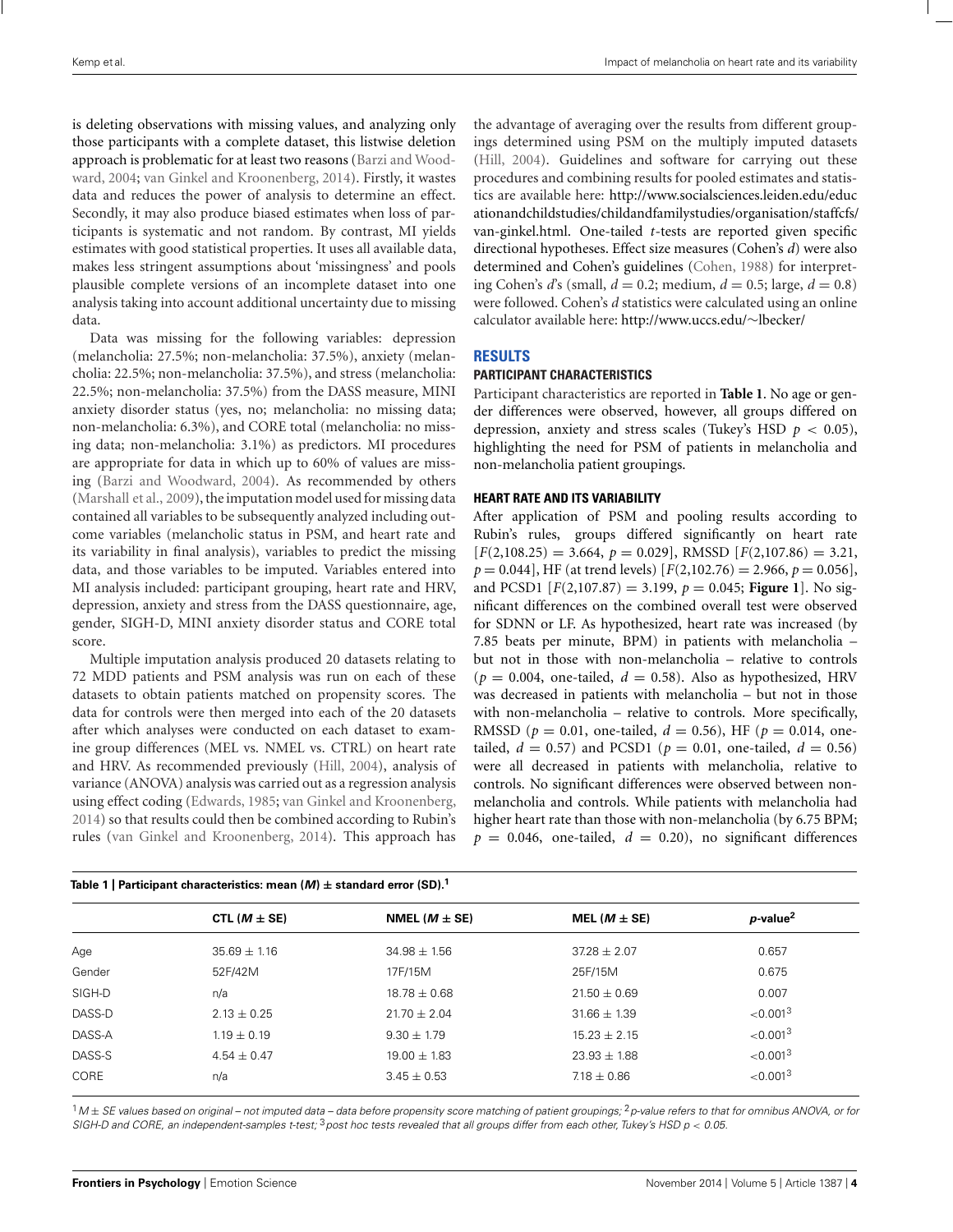

on measures of HRV were observed between melancholia and non-melancholia.

## **DISCUSSION**

The current study examined the impact of melancholia and non-melancholia on resting-state heart rate and HRV relative to controls, revealing robust alterations in patients with melancholia, but not in those with non-melancholia. These findings were associated with a moderate effect size across multiple measures (Cohens *d*'s = 0.56–0.58), providing strong evidence for an impact of melancholia on vagally mediated, cardiac function. We also observed patients with melancholia to display a higher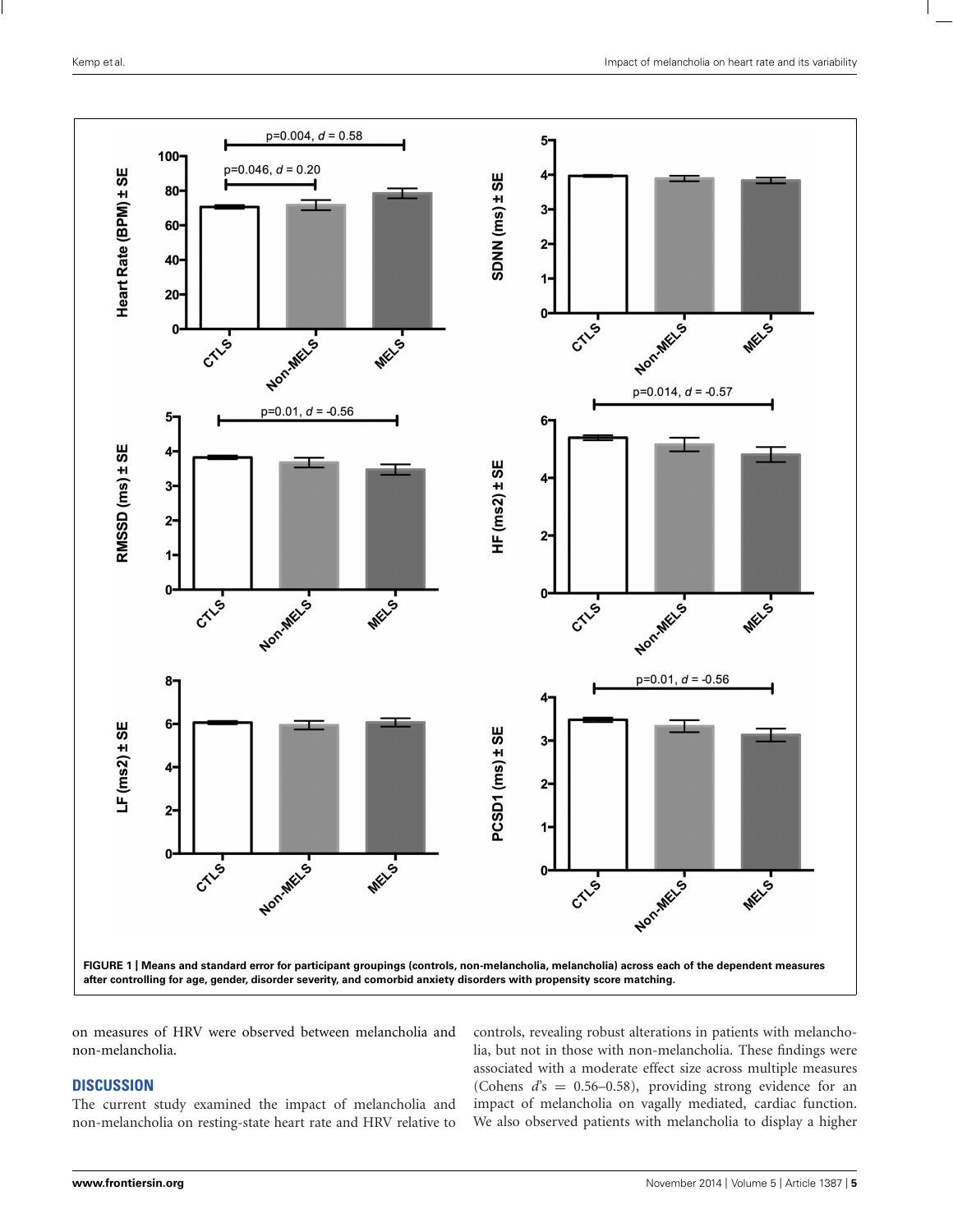heart rate, relative to those with non-melancholia. We and others have demonstrated that HRV is inversely associated with disorder severity (Kemp et al., 2010) and that antidepressant medications – particularly tricyclic antidepressants and the serotonin and noradrenaline reuptake inhibitors often used in more severe depressions – have adverse effects on heart rate and HRV after controlling for disorder severity (Licht et al., 2010; Kemp et al., 2014). Together, these findings suggest that alterations in melancholic patients with severe depression treated with antidepressant medications would be stronger than those effects reported here, as our patients were all unmedicated.

Here we show that resting-state heart rate is increased  $-$  by almost eight beats per minute – and HRV, decreased in patients with melancholia relative to healthy controls, findings associated with a moderate effect size. An increased resting-state heart rate may reflect vagal withdrawal without necessarily, an increase in sympathetic nervous system activity (Porges, 2011; Kemp et al., 2014). This metabolically conservative response is usually observed during environmental challenge. We have suggested (Kemp et al., 2014) that this psychophysiological state may mirror the autonomic dysregulation observed in psychiatric illness during the resting-state, and the present study highlights that this may be the case for those with melancholia in particular. As noted above however, measures of HRV are more pure indicators of vagal activity (Saul, 1990) than heart rate, which also includes sympathetic input. Differences in heart rate were also observed between those with melancholia and non-melancholia, with those with melancholia displaying a higher heart rate, a difference of 6.75 BPM, a finding associated with a small effect size (Cohens  $d = 0.20$ ). No differences however, were observed on measures of HRV. We suggest that this finding may reflect differences in a non-vagal (perhaps sympathetic) component of cardiac function. It is possible therefore that while vagal function distinguishes between patients and controls, non-vagal components of heart rate may further distinguish between disorder subtypes.

Critically, studies have reported strong evidence for a continuous increase in risk for cardiovascular and all-cause mortality in men and women with a resting heart rate above 60 beats/min, regardless of whether individuals have a history of cardiovascular disease (Fox et al., 2007; see also Cooney et al., 2010; Saxena et al., 2013). Here we observed patients with melancholia to display a higher resting, heart rate (78.48 BPM) relative to controls (70.63 BPM) and those with non-melancholia (71.73 BPM). Other studies (Lemogne et al., 2011; Åberg et al., 2014) have reported a relationship between high heart rate and suicide. In fact, 10 additional beats per minute has been shown to increase risk of suicide by 24 to 37% over a 9 year follow-up period in adjusted models (Lemogne et al., 2011). Another study on more than 1 million, 18-year-old participants with no prior mental illness (Åberg et al., 2014) reported that poor performance on cardiovascular fitness and cognitive tests was associated with a fivefold increased risk of suicide attempt or death over a 5- to 42-year follow-up period.

In addition to increases in heart rate, we also observed decreases in all measures of HRV except for SDNN and LF in patients with melancholia relative to controls. While SDNN reflects the 'ebb and flow' of a variety of factors including respiration, blood pressure control mechanisms, thermoregulation and kidney functioning, RMSSD is a more specific index of vagal function that correlates highly with the high-frequency component of HRV (Kleiger et al., 2005). Recent thinking also indicates that the low-frequency component of HRV reflects blood pressure control mechanisms such as the baroreflex (Goldstein et al., 2011; Reyes Del Paso et al., 2013). It is possible therefore that SDNN from short-term recordings is less sensitive than that extracted from 24-h long recordings, and that blood pressure control mechanisms are less involved in the differences observed here between patients with melancholia and controls.

A recent meta-analysis (Hillebrand et al., 2013) reported that HRV can predict the first cardiovascular event in individuals without known cardiovascular disease over a period of 3.5 to 15 years. Cardiovascular endpoints included hospitalization for angina pectoris, myocardial infarction, congestive heart failure, arterial peripheral vascular disease, coronary revascularization, stroke and cardiovascular death. This meta-analysis (Hillebrand et al., 2013) was based on eight studies with a total of 21,988 participants without known cardiovascular disease at baseline and reported pooled relative risks for a first cardiovascular event ranging from 1.35, 1.45, and 1.32 for SDNN, low-frequency or high-frequency HRV measures respectively. The authors proposed two possible mechanisms for their findings including vagal dysregulation activating inflammatory processes culminating in cardiovascular events. The other suggested mechanism was that individuals with low HRV already suffer from subclinical or silent CVD, highlighting that reduced HRV may be both a cause and consequence of ill health. Importantly, participants in the present study were free from serious medical conditions that may have otherwise impacted on the findings reported here.

It is important to note that our findings were obtained after accounting for a variety of confounding variables including severity of depression, anxiety and stress, and number of comorbid anxiety disorders. No significant differences were observed between patients with non-melancholia and controls, suggesting that heterogeneity in patient samples may underpin some of the past null findings that have been reported in the literature. Strengths of the present study include a medication free and physically healthy sample, and application of PSM to control for a variety of confounding variables across patient groupings. It is also important to acknowledge some limitations of our study. There are potential confounding factors that we did not control for here including physical activity (Rennie et al., 2003; Soares-Miranda et al., 2014), smoking status (Sjoberg and Saint, 2011; Harte and Meston, 2014), alcohol use (Quintana et al., 2013a,b), body mass index (Britton et al.,2007; Koenig et al.,2014), and biomarkers including fasting glucose (Stein et al., 2007) and cholesterol (Britton et al., 2007; Thayer and Fischer, 2013), all of which may impact on heart rate parameters. We refer interested readers to a recent review of the various issues that researchers should consider when collecting measures of HRV (Quintana and Heathers, 2014). Regardless, we note here that many of these factors known to impact on heart rate parameters are also observed in patients with mood disorders, highlighting the importance of cardiovascular risk reduction strategies in such patients, and on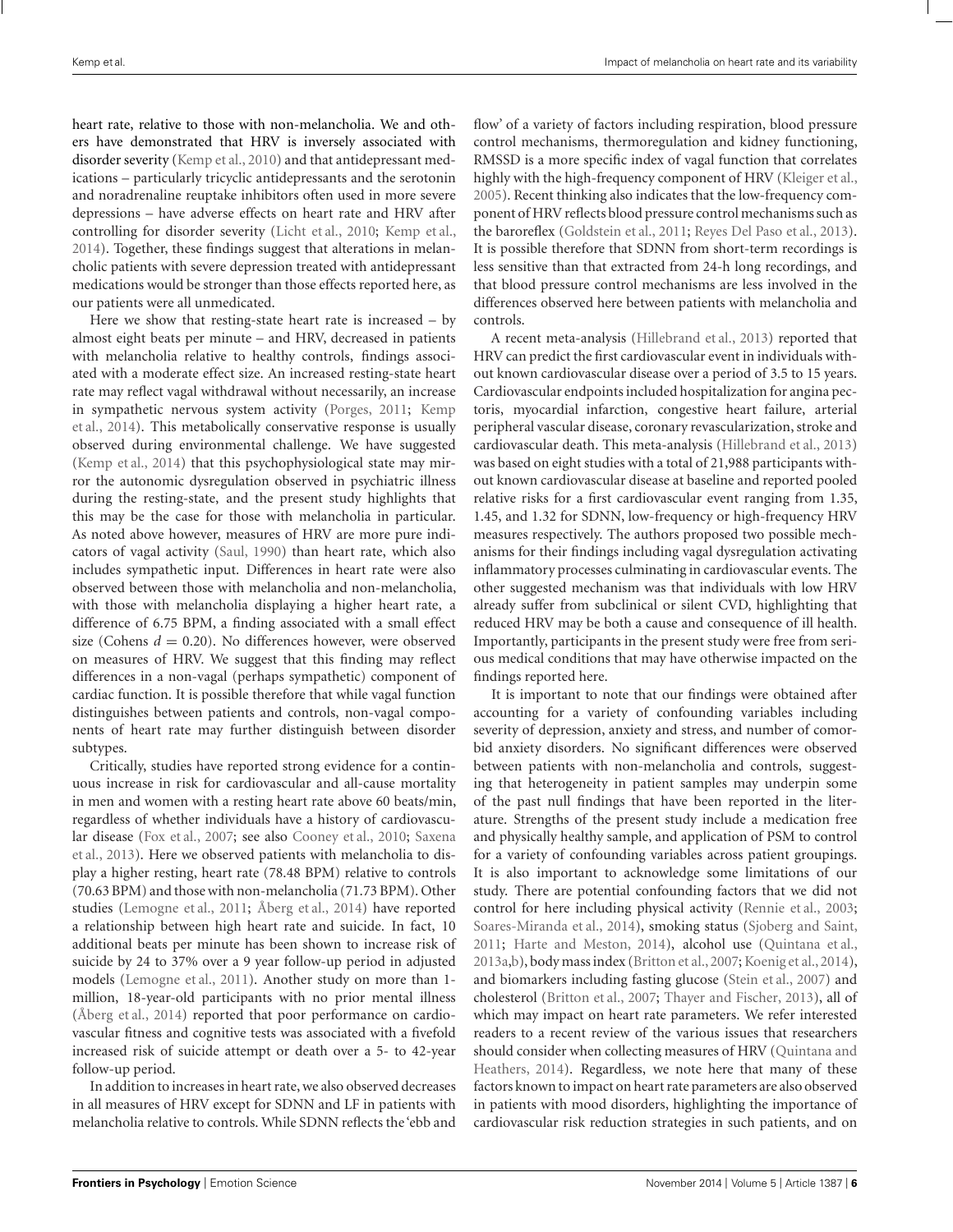the basis of the present study, those with melancholic symptoms in particular.

In conclusion, we report here that patients with melancholia – but not non-melancholia – display robust reductions in resting-state HRV relative to controls. This finding was observed even when applying PSM, a relatively novel technique to ensure that patient groupings did not differ on important confounds including age, gender, severity of depression, anxiety and stress, and comorbid anxiety disorders. Reduced vagal tone has important functional significance (e.g., impaired psychological flexibility; Thayer and Lane, 2000; Kashdan and Rottenberg, 2010), and over the longer-term may lead to significant morbidity and mortality from a host of conditions (Thayer et al., 2010; Kemp and Quintana, 2013). Our study therefore, has important implications for the health and wellbeing of patients with melancholic depression. Future studies are needed to further examine what particular behavioral features are most associated with the alterations in heart rate and HRV in patients with melancholia.

#### **ACKNOWLEDGMENTS**

Advice from Dr Felix Thoemmes at Cornell University and Joost van Ginkel at the University of Leiden are gratefully acknowledged for their assistance with propensity score matching and analysis of variance of multiply imputed data, respectively. We also acknowledge the data and support provided by BRAINnet; www.BRAINnet.net, under the governance of the BRAINnet Foundation. BRAINnet is the scientific network that coordinates access to the Brain Resource International Database for independent scientific purposes.

#### **REFERENCES**

- Åberg, M. A., Nyberg, J., Torén, K., Sörberg, A., Kuhn, H. G., and Waern, M. (2014). Cardiovascular fitness in early adulthood and future suicidal behaviour in men followed for up to 42 years. *Psychol. Med.* 44, 779–788. doi: 10.1017/S0033291713001207
- Albinet, C. T., Boucard, G., Bouquet, C. A., and Audiffren, M. (2010). Increased heart rate variability and executive performance after aerobic training in the elderly. *Eur. J. Appl. Physiol.* 109, 617–624. doi: 10.1007/s00421-010-1393-y
- Alvares, G. A., Quintana, D. S., Kemp, A. H., Van Zwieten, A., Balleine, B. W., Hickie, I. B., et al. (2013). Reduced heart rate variability in social anxiety disorder: associations with gender and symptom severity. *PLoS ONE* 8:e70468. doi: 10.1371/journal.pone.0070468
- Barzi, F., and Woodward, M. (2004). Imputations of missing values in practice: results from imputations of serum cholesterol in 28 cohort studies. *Am. J. Epidemiol.* 160, 34–45. doi: 10.1093/aje/kwh175
- Billman, G. E. (2011). Heart rate variability a historical perspective. *Front. Physiol.* 2:86. doi: 10.3389/fphys.2011.00086
- Britton, A., Shipley, M., Malik, M., and Hnatkova, K. (2007). Changes in heart rate and heart rate variability over time in middle-aged men and women in the general population (from the Whitehall II Cohort Study). *Am. J. Cardiol.* 100, 524–527. doi: 10.1016/j.amjcard.2007.03.056
- Brunoni, A. R., Kemp, A. H., Dantas, E. M., Goulart, A. C., Nunes, M. A., Boggio, P. S., et al. (2013). Heart rate variability is a trait marker of major depressive disorder: evidence from the sertraline vs. electric current therapy to treat depression clinical study. *Int. J. Neuropsychopharmacol.* 16, 1937–1949. doi: 10.1017/S1461145713000497
- Brunoni, A. R., Lotufo, P. A., and Benseñor, I. M. (2012). Are antidepressants good for the soul but bad for the matter? Using noninvasive brain stimulation to detangle depression/antidepressants effects on heart rate variability and cardiovascular risk. *Biol. Psychiatry* 71, e27–e28; author reply e29–e30. doi: 10.1016/j.biopsych.2011.08.026
- Carney, R. M., Rich, M. W., teVelde, A., Saini, J., Clark, K., and Freedland, K. E. (1988). The relationship between heart rate, heart rate variability and depression in patients with coronary artery disease. *J. Psychosom. Res.* 32, 159–164. doi: 10.1016/0022-3999(88)90050-5
- Chalmers, J. A., Quintana, D. S., Abbott, M. J.-A., and Kemp, A. H. (2014). Anxiety disorders are associated with reduced heart rate variability: a meta-analysis. *Front. Psychiatry* 5:80. doi: 10.3389/fpsyt.2014.00080
- Cohen, J. (1988). Set correlation and contingency tables. *Appl. Psychol. Meas.* 12, 425–434. doi: 10.1177/014662168801200410
- Cooney, M. T., Vartiainen, E., Laakitainen, T., Juolevi, A., Dudina, A., and Graham, I. M. (2010). Elevated resting heart rate is an independent risk factor for cardiovascular disease in healthy men and women. *Am. Heart. J.* 159, 612–619.e3. doi: 10.1016/j.ahj.2009.12.029
- de Jonge, P., Mangano, D., and Whooley, M. A. (2007). Differential association of cognitive and somatic depressive symptoms with heart rate variability in patients with stable coronary heart disease: findings from the Heart and Soul Study. *Psychosom. Med.* 69, 735–739. doi: 10.1097/PSY.0b013e31815743ca
- Edwards, A. L. (1985). *Multiple Regression Analysis and the Analysis of Variance and Covariance*. New York, NY: Freeman.
- Electrophysiology TFotESoCtNASoP. (1996). Heart rate variability: standards of measurement, physiological interpretation, and clinical use. *Circulation* 93, 1043– 1065.
- Fox, K., Borer, J. S., Camm, A. J., Danchin, N., Ferrari, R., Sendon, J. L. L., et al. (2007). Resting heart rate in cardiovascular disease. *J. Am. Coll. Cardiol.* 50, 823–830. doi: 10.1016/j.jacc.2007.04.079
- Friedman, B. H., and Thayer, J. (1998). Autonomic balance revisited: panic anxiety and heart rate variability. *J. Psychosom. Res.* 44, 133–151. doi: 10.1016/S0022- 3999(97)00202-X
- Gold, P. S., and Chrousos, G. P. (2002). Organization of the stress system and its dysregulation in melancholic and atypical depression: high vs low CRH/NE states. *Mol. Psychiatry* 7, 254–275. doi: 10.1038/sj.mp.4001032
- Goldstein, D. S., Bentho, O., Park, M. Y., and Sharabi, Y. (2011). Low-frequency power of heart rate variability is not a measure of cardiac sympathetic tone but may be a measure of modulation of cardiac autonomic outflows by baroreflexes. *Exp. Physiol.* 96, 1255–1261. doi: 10.1113/expphysiol.2010.056259
- Gordon, E., Cooper, N., Rennie, C., Hermens, D., and Williams, L. M. (2005). Integrative neuroscience: the role of a standardized database. *Clin. EEG Neurosci.* 36, 64–75. doi: 10.1177/155005940503600205
- Hamilton, M. (1960). A rating scale for depression. *J. Neurol. Neurosurg. Psychiatry* 23, 56–62. doi: 10.1136/jnnp.23.1.56
- Hansen, A. L., Thayer, J., Johnsen, B. H., Sollers, J. J., and Stenvik, K. (2004). Heart rate variability and its relation to prefrontal cognitive function: the effects of training and detraining. *Eur. J. Appl. Physiol.* 93, 263–272. doi: 10.1007/s00421- 004-1208-0
- Harte, C. B., and Meston, C. M. (2014). Effects of smoking cessation on heart rate variability among long-term male smokers. *Int. J. Behav. Med.* 21, 302–309. doi: 10.1007/s12529-013-9295-0
- Hickie, I. (1996). "Validity of the CORE," in *Melancholia: A Disorder of Movement and Mood*, eds G. Parker and D. Hazdi-Pavlovic (New York: Cambridge University Press), 149–159.
- Hill, J. (2004). *Reducing Bias in Treatment Effect Estimation in Observational Studies Suffering from Missing Data (No. ISERPWorking Paper 04-01)*. New York: Institute for Social and Economic Research and Policy, Columbia University. Working Papers.
- Hillebrand, S., Gast, K. B., de Mutsert, R., Swenne, C. A., Jukema, J. W., Middeldorp, S., et al. (2013). Heart rate variability and first cardiovascular event in populations without known cardiovascular disease: meta-analysis and dose-response metaregression. *Europace* 15, 742–749. doi: 10.1093/europace/eus341
- Kashdan, T., and Rottenberg, J. (2010). Psychological flexibility as a fundamental aspect of health. *Clin. Psychol. Rev.* 30, 865–878. doi: 10.1016/j.cpr.2010.03.001
- Kemp, A. H. (2011). Depression, antidepressant treatment and the cardiovascular system. *Acta Neuropsychiatr.* 23, 82–83. doi: 10.1111/j.1601-5215.2011.00535.x
- Kemp, A. H. (2012). Are antidepressants good for the soul but bad for the matter? using noninvasive brain stimulation to detangle depression/antidepressants effects on heart rate variability and cardiovascular risk. *Biol. Psychiatry* 71, e29–e30. doi: 10.1016/j.biopsych.2011.11.002
- Kemp, A. H., Brunoni, A. R., Santos, I. S., Nunes, M. A., Dantas, E. M., Carvalho de Figueiredo, R., et al. (2014). Effects of depression, anxiety, comorbidity, and antidepressants on resting-state heart rate and its variability: an ELSA-Brasil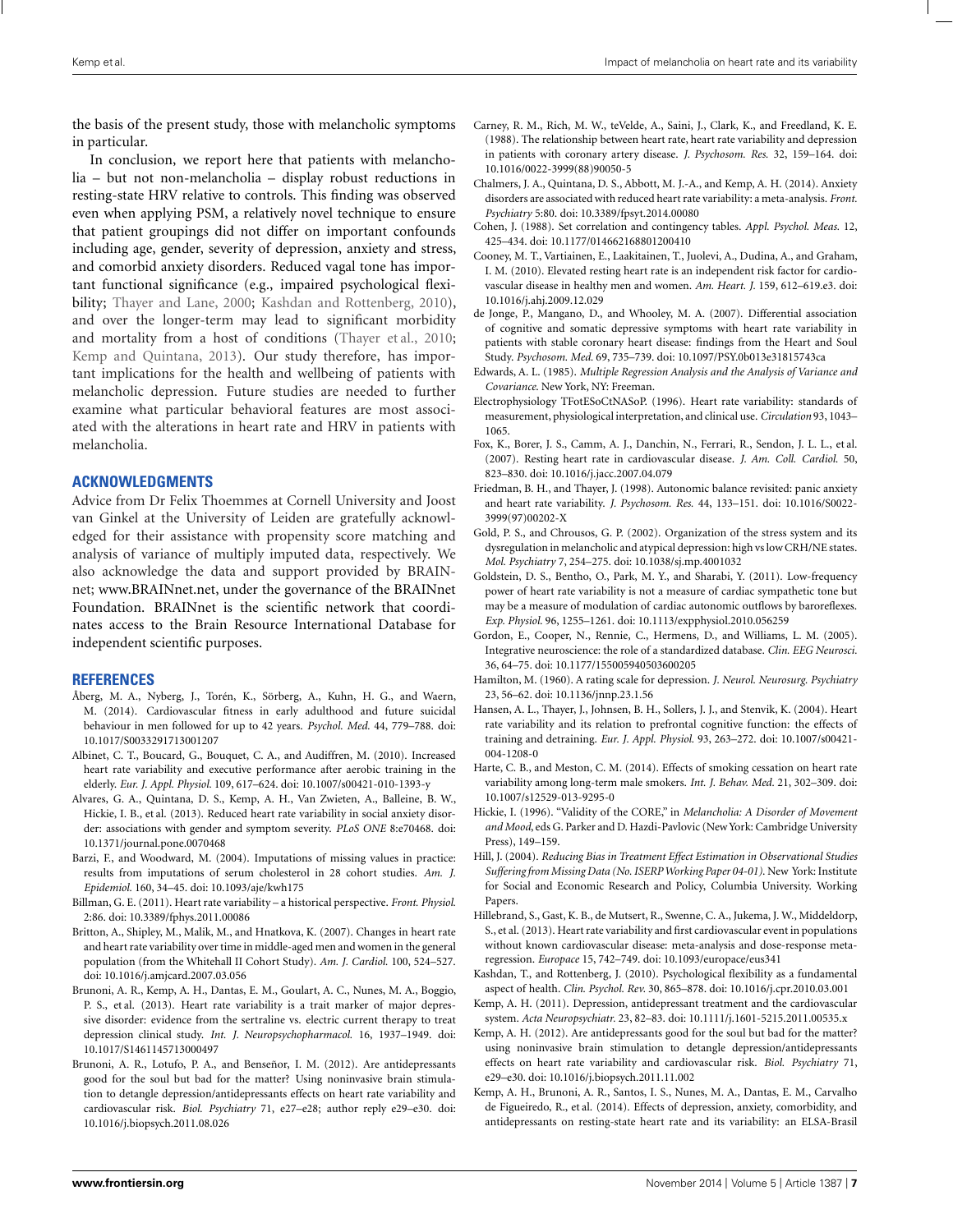cohort baseline study. *Am. J. Psychiatry* doi: 10.1176/appi.ajp.2014.13121605 [Epub ahead of print].

- Kemp, A. H., and Quintana, D. S. (2013). The relationship between mental and physical health: insights from the study of heart rate variability. *Int. J. Psychophysiol.* 89, 288–296. doi: 10.1016/j.ijpsycho.2013.06.018
- Kemp, A. H., Quintana, D. S., Felmingham, K. L., Matthews, S., and Jelinek, H. F. (2012). Depression, comorbid anxiety disorders, and heart rate variability in physically healthy, unmedicated patients: implications for cardiovascular risk. *PLoS ONE* 7:e30777. doi: 10.1371/journal.pone.00 30777
- Kemp, A. H., Quintana, D. S., and Gray, M. A. (2011). Is heart rate variability reduced in depression without cardiovascular disease? *Biol. Psychiatry* 69, e3–e4. doi: 10.1016/j.biopsych.2010.07.030
- Kemp, A. H., Quintana, D. S., Gray, M. A., Felmingham, K. L., Brown, K., and Gatt, J. M. (2010). Impact of depression and antidepressant treatment on heart rate variability: a review and meta-analysis. *Biol. Psychiatry* 67, 1067–1074. doi: 10.1016/j.biopsych.2009.12.012
- Kim, D. H., Lipsitz, L. A., Ferrucci, L., Varadhan, R., Guralnik, J. M., Carlson, M. C., et al. (2006). Association between reduced heart rate variability and cognitive impairment in older disabled women in the community: Women's Health and Aging Study I. *J. Am. Geriatr. Soc.* 54, 1751–1757. doi: 10.1111/j.1532-5415.2006.00940.x
- Kleiger, R. E., Stein, P. K., and Bigger, J. T. (2005). Heart rate variability: measurement and clinical utility. *Ann. Noninvasive Electrocardiol.* 10, 88–101. doi: 10.1111/j.1542-474X.2005.10101.x
- Koenig, J., Jarczok, M. N., Warth, M., Ellis, R. J., Bach, C., Hillecke, T. K., et al. (2014). Body mass index is related to autonomic nervous system activity as measured by heart rate variability–a replication using short term measurements. *J. Nutr. Health Aging* 18, 300–302. doi: 10.1007/s12603-014-0022-6
- Krygier, J. R., Heathers, J. A. J., Shahrestani, S., Abbott, M., Gross, J. J., and Kemp, A. H. (2013). Mindfulness meditation, well-being, and heart rate variability: a preliminary investigation into the impact of intensive Vipassana meditation. *Int. J. Psychophysiol.* 89, 305–313. doi: 10.1016/j.ijpsycho.2013.06.017
- Lemogne, C., Thomas, F., Consoli, S. M., Pannier, B., Jégo, B., and Danchin, N. (2011). Heart rate and completed suicide: evidence from the IPC cohort study. *Psychosom. Med.* 73, 731–736. doi: 10.1097/PSY.0b013e3182365dc7
- Licht, C. M. M., de Geus, E. J. C., van Dyck, R., and Penninx, B. W. J. H. (2010). Longitudinal evidence for unfavorable effects of antidepressants on heart rate variability. *Biol. Psychiatry* 68, 861–868. doi: 10.1016/j.biopsych.2010.06.032
- Licht, C. M. M., de Geus, E. J. C., Zitman, F. G., Hoogendijk, W. J. G., van Dyck, R., and Penninx, B. W. J. H. (2008). Association between major depressive disorder and heart rate variability in the Netherlands Study of Depression and Anxiety (NESDA). *Arch. Gen. Psychiatry* 65, 1358–1367. doi: 10.1001/archpsyc.65. 12.1358
- Licht, C. M. M., Penninx, B. W., and de Geus, E. J. C. (2011). To include or not to include? A response to the meta-analysis of heart rate variability and depression. *Biol. Psychiatry* 69, e1; author reply e3–e4. doi: 10.1016/j.biopsych.2010.06.034
- Lovibond, P. F., and Lovibond, S. H. (1995). The structure of negative emotional states: comparison of the Depression Anxiety Stress Scales (DASS) with the Beck Depression and Anxiety Inventories. *Behav. Res. Ther.* 33, 335–343. doi: 10.1016/0005-7967(94)00075-U
- Malhi, G. S., Parker, G. B., and Greenwood, J. (2005). Structural and functional models of depression: from sub-types to substrates. *Acta Psychiatr. Scand.* 111, 94–105. doi: 10.1111/acp.2005.111.issue-2
- Marshall, A., Altman, D. G., Holder, R. L., and Royston, P. (2009). Combining estimates of interest in prognostic modelling studies after multiple imputation: current practice and guidelines. *BMC Med. Res. Methodol.* 9:57. doi: 10.1186/1471-2288-9-57
- Mayberg, H. S., Nemeroff, C., Krahl, S. E., Mcnamara, J., Frazer, A., Henry, T. R., et al. (2006). VNS therapy in treatment-resistant depression: clinical evidence and putative neurobiological mechanisms. *Neuropsychopharmacology* 31, 1345–1355. doi: 10.1038/sj.npp.1301082
- Pan, J., and Tompkins, W. J. (1985). A real-time QRS detection algorithm. *IEEE Trans. Biomed. Eng.* 32, 230–236. doi: 10.1109/TBME.1985.325532
- Penttilä, J., Helminen, A., Jartti, T., Kuusela, T., Huikuri, H. V., Tulppo, M. P., et al. (2001). Time domain, geometrical and frequency domain analysis of cardiac vagal outflow: effects of various respiratory patterns. *Clin. Physiol.* 21, 365–376. doi: 10.1046/j.1365-2281.2001.00337.x
- Picard, G., Tan, C. O., Zafonte, R., and Taylor, J. A. (2009). Incongruous changes in heart period and heart rate variability with vagotonic atropine: implications for rehabilitation medicine. *PM R* 1, 820–826. doi: 10.1016/j.pmrj.2009. 07.017
- Porges, S. W. (2011). *The Polyvagal Theory: Neurophysiological Foundations of Emotions, Attachment, Communication, and Self-regulation*, 1st Edn. New York: W. W. Norton & Company.
- Quinn, C. R., Harris, A., Felmingham, K., Boyce, P., and Kemp, A. H. (2012a). The impact of depression heterogeneity on cognitive control in major depressive disorder. *Aust. N. Z. J. Psychiatry* 46, 1079–1088. doi: 10.1177/000486741 2461383
- Quinn, C., Harris, A., and Kemp, A. H. (2012b). The interdependence of subtype and severity: contributions of clinical and neuropsychological features to melancholia and non-melancholia in an outpatient sample. *J. Int. Neuropsychol. Soc.* 18, 361– 369. doi: 10.1017/S1355617711001858
- Quintana, D. S., Guastella, A. J., McGregor, I. S., Hickie, I. B., and Kemp, A. H. (2013a). Moderate alcohol intake is related to increased heart rate variability in young adults: implications for health and well-being. *Psychophysiology* 50, 1202–1208. doi: 10.1111/psyp.12134
- Quintana, D. S., McGregor, I. S., Guastella, A. J., Malhi, G. S., and Kemp, A. H. (2013b). A meta-analysis on the impact of alcohol dependence on short-term resting-state heart rate variability: implications for cardiovascular risk. *Alcohol. Clin. Exp. Res.* 37(Suppl. 1), E23–E29. doi: 10.1111/j.1530-0277.2012.01913.x
- Quintana, D. S., and Heathers, J. A. J. (2014). Considerations in the assessment of heart rate variability in biobehavioral research. *Front. Psychol.* 5:805. doi: 10.3389/fpsyg.2014.00805
- Rennie, K. L., Hemingway, H., Kumari, M., Brunner, E., Malik, M., and Marmot, M. (2003). Effects of moderate and vigorous physical activity on heart rate variability in a British study of civil servants. *Am. J. Epidemiol.* 158, 135–143. doi: 10.1093/aje/kwg120
- Reyes Del Paso, G. A., Langewitz, W., Mulder, L. J. M., Roon, A., and Duschek, S. (2013). The utility of low frequency heart rate variability as an index of sympathetic cardiac tone: a review with emphasis on a reanalysis of previous studies. *Psychophysiology* 50, 477–487. doi: 10.1111/psyp.12027
- Saul, J. P. (1990). Beat-to-beat variations of heart rate reflect modulation of cardiac autonomic outflow. *Physiology* 5, 32–37.
- Saxena, A., Minton, D., Lee, D.-C., Sui, X., Fayad, R., Lavie, C. J., et al. (2013). Protective role of resting heart rate on all-cause and cardiovascular disease mortality. *Mayo Clin. Proc.* 88, 1420–1426. doi: 10.1016/j.mayocp.2013.09.011
- Schafer, J. L. (1999). Multiple imputation: a primer. *Stat. Methods Med. Res.* 8, 3–15. doi: 10.1177/096228029900800102
- Sheehan, D., Lecrubier, Y., Sheehan, K., Amorim, P., Janavs, J., Weiller, E., et al. (1998). The Mini-International Neuropsychiatric Interview (MINI): the development and validation of a structured diagnostic psychiatric interview for DSM-IV and ICD-10. *J. Clin. Psychiatry* 59, 22. doi: 10.1016/S0924-9338(99) 80239-9
- Sjoberg, N., and Saint, D. A. (2011). A single 4 mg dose of nicotine decreases heart rate variability in healthy nonsmokers: implications for smoking cessation programs. *Nicotine Tob. Res.* 13, 369–372. doi: 10.1093/ntr/ntr004
- Soares-Miranda, L., Sattelmair, J., Chaves, P., Duncan, G. E., Siscovick, D. S., Stein, P. K., et al. (2014). Physical activity and heart rate variability in older adults: the Cardiovascular Health Study. *Circulation* 129, 2100–2110. doi: 10.1161/CIRCULATIONAHA.113.005361
- Stein, P. K., Barzilay, J. I., Domitrovich, P. P., Chaves, P. M., Gottdiener, J. S., Heckbert, S. R., et al. (2007). The relationship of heart rate and heart rate variability to non-diabetic fasting glucose levels and the metabolic syndrome: the Cardiovascular Health Study. *Diabet. Med.* 24, 855–863. doi: 10.1111/j.1464-5491.2007. 02163.x
- Tarvainen, M., and Niskanen, J. (2008). *Kubios HRV* (No. 13779), 2nd Edn, 1–53. Kuopio: Biosignal Analysis and Medical Imaging Group (BSAMIG), Department of Physics, University of Kuopio, Kuopio.
- Thayer, J., and Fischer, J. E. (2013). Heart rate variability, overnight urinary norepinephrine, and plasma cholesterol in apparently healthy human adults. *Int. J. Cardiol.* 162, 240–244. doi: 10.1016/j.ijcard.2011.05.058
- Thayer, J., Hansen, A. L., Saus-Rose, E., and Johnsen, B. H. (2009). Heart rate variability, prefrontal neural function, and cognitive performance: the neurovisceral integration perspective on self-regulation, adaptation, and health. *Ann. Behav. Med.* 37, 141–153. doi: 10.1007/s12160-009-9101-z